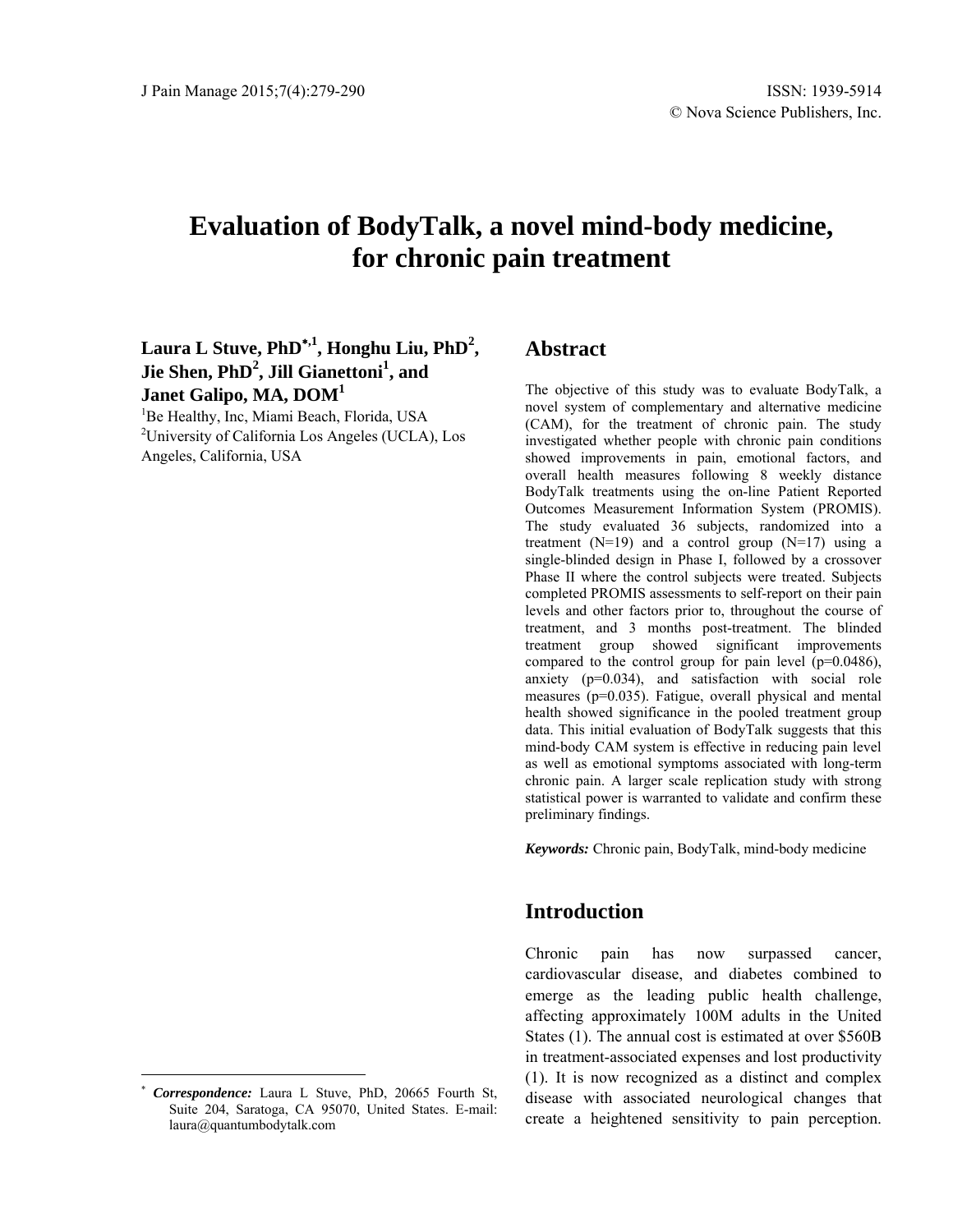Chronic pain is uniquely individual, subjective, and dependent on a variety of biological, psychological, and social factors (1). Pain sensitivity and duration can be influenced by genetic factors, illness, injury, inflammation, as well as the emotional state of the patient (1, 2). Fear, anxiety and depression are prevalent in the chronic pain population and have a central role in pain duration (2).

Despite its prevalence, treatment of chronic pain is inadequate, with estimates of only 50% of the affected population having adequate pain control (1). Even when pain level is reduced, there is often no improvement in physical functioning or emotional symptoms (3). In 2011, the Institute of Medicine recommended that successful chronic pain treatment strategies address the whole patient; the symptoms, emotional state, belief systems, expectations, and responses of others to the patient's pain condition (1). Limitations of the conventional healthcare system to effectively treat this disease have motivated many chronic pain sufferers to explore complementary and alternative medicine (CAM) approaches (4).

Based on clinical experience and unpublished case studies, it is anticipated that the comprehendsiveness and safety of a novel CAM system, BodyTalk, may be well-suited to address the individualized nature and complexity of chronic pain. The BodyTalk System (5) was developed in the early 1990s by Dr. John Veltheim, an acupuncturist and chiropractor, and is based on a dynamic-systems and quantum-physics model of an integrated body, mind and spirit. BodyTalk emphasizes identifying the underlying psychological and emotional aspects of a physical health issue (5). A BodyTalk practitioner works with a structured procedure of neuromuscular biofeedback to develop an individualized treatment plan using an integrative map of the body and mind, the BodyTalk protocol chart. This protocol chart draws upon the anatomy and physiology of the body from a Western biomedical view together with the energetic anatomy of the acupuncture meridians, five elements and chakras from Chinese and Ayurvedic medicine (5). A treatment may include any combination of over 50 possible balancing techniques in the BodyTalk protocol charts that can address potential causative factors in a pain condition compromising the patient's innate ability to heal: elevated stress, scar tissue from injury or illness,

impaired energy flow through the acupuncture meridians, emotional trauma and other factors. Once the specific sequence of healing techniques is identified by the yes/no neuromuscular biofeedback in a BodyTalk treatment, the practitioner performs these techniques including a tapping procedure over the brain and heart.

This study is a pilot investigation of BodyTalk for treatment of chronic pain using a blinded, controlled study design. As BodyTalk treatments can either be done in person or by distance, subjects were blinded as to their group assignment by using practitioners working at remote locations from the subjects. To evaluate BodyTalk efficacy, subjects reported on their pain level and other associated health and emotional factors throughout the treatment protocol using the quantitative and extensively validated PROMIS system of self-reporting instruments.

### **Methods**

The study design, diagrammed in figure 1, was IRBapproved by the National Foundation for Energy Healing.

#### *Participants*

Individuals with chronic pain conditions were recruited using flyers and newsletter announcements. Selection criteria included: 1) self-reported daily pain level of level 4 or greater (range 0-10) for a duration of 6 months or more; 2) willingness to avoid use of other CAM treatments during the study; 3) no previous BodyTalk treatment; and 4) age 18 years or over. Prospective participants taking opiate-based pain medications were excluded but all other medications were allowed. Participants were consented and submitted a health history form and photo. The participants were stratified by duration of pain ( $\le$  or  $\ge$  5 years), and medication use (none, over the counter only, or prescription). Within each stratum, they were randomly assigned to treatment or control groups using a block randomization design with block sizes from 4-8.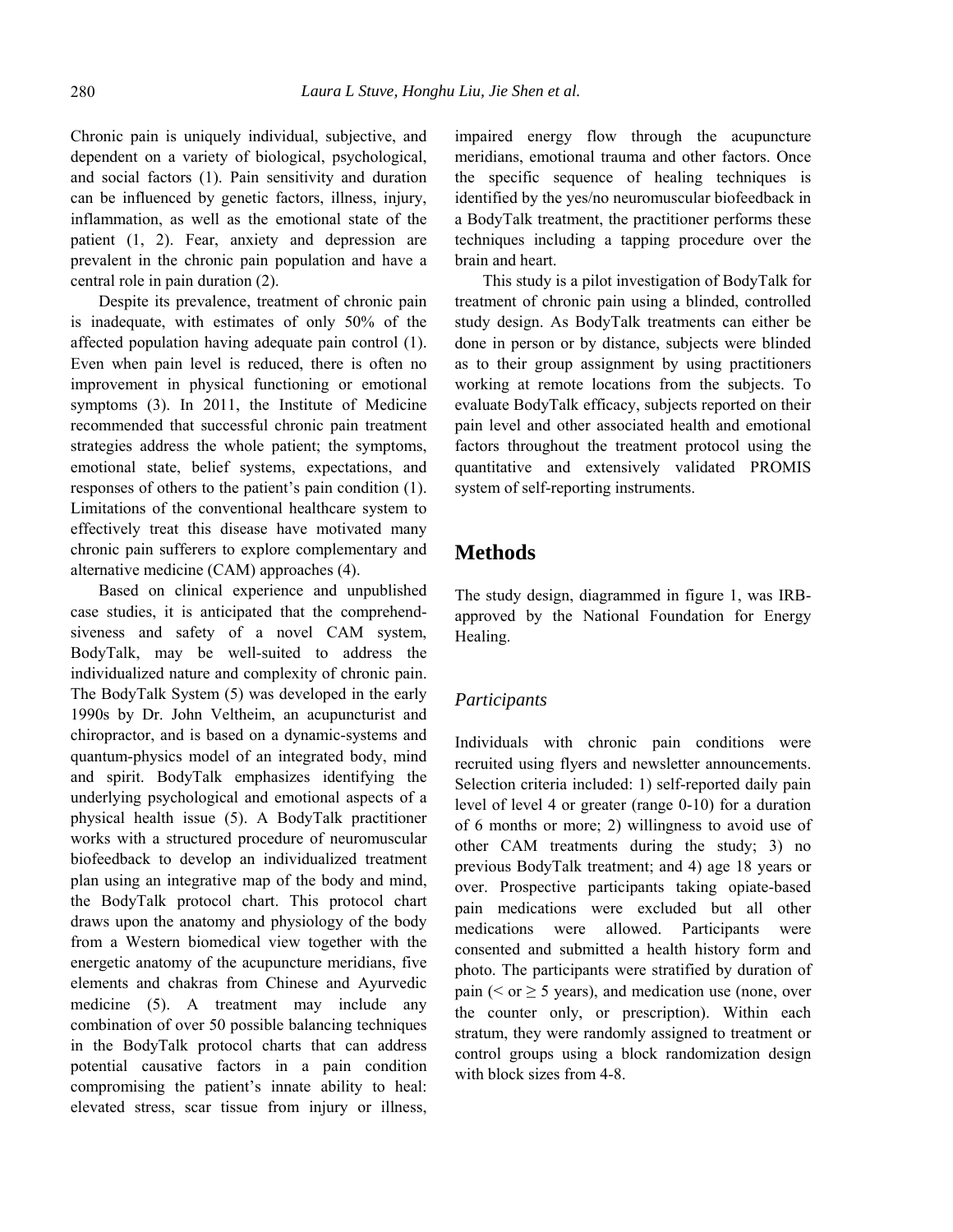

Figure 1. Flow Chart of Study Design.

#### *Treatment protocol*

Seven certified BodyTalk practitioners who had excellent success rates working in a distance format, performed remote treatments on the participants. Treatments were done according to standard BodyTalk clinical practice except there was no practitioner-subject interaction at any time during or after treatment in Phase I of the study in order to maintain the blinded status of participants. During the remote treatments, the practitioners used neuromuscular biofeedback to generate yes/no responses allowing determination of the specific techniques and the order in which they needed to be performed. The treatment technique options were chosen from the BodyTalk Protocol chart which includes the following types of treatment techniques: in Section 1, any area of the body can be balanced (for example, an organ, an endocrine gland, a part of the brain, an acupuncture meridian or a chakra); in Section 2, external stressors are identified and cleared (such as specific people in the individual's life, professional or financial issues) along with the areas of the body they are impacting; in Section 3, belief systems or social factors that are creating stress are identified and balanced; and Section 4 techniques address imbalances of the immune system, circulation, musculoskeletal alignment, and emotions held from previous traumas. The identified techniques

were then performed by the remote practitioner with visualization of the subject.

In the blinded Phase I, the control group received no BodyTalk treatments or other interventions, while the treatment group received 8 weekly BodyTalk treatments. All participants were instructed to rest quietly (sleep, read, meditate, watch or listen to something) during their appointment time and were informed that they had a 50:50 chance of receiving a distance BodyTalk treatment or of receiving no treatment. Treated individuals received treatments from at least 2 practitioners in order to minimize practitioner bias. Participants were then un-blinded, and in the crossover Phase II, the controls received 8 weekly treatments from the same practitioners, except that treatments now included phone or skype meetings between the practitioners and participants during or after the treatment to discuss the focus of the treatment.

#### *Outcome assessments*

Treatment-associated changes were evaluated using a 59 question on-line survey comprised of the PROMIS Instruments: PROMIS 43 Profile v1.0, PROMIS v1.0 ED–Anger short form 1, PROMIS v1.0–Global (6,7). The specific questions can be viewed at the PROMIS website (7). The quantitative surveys rated pain level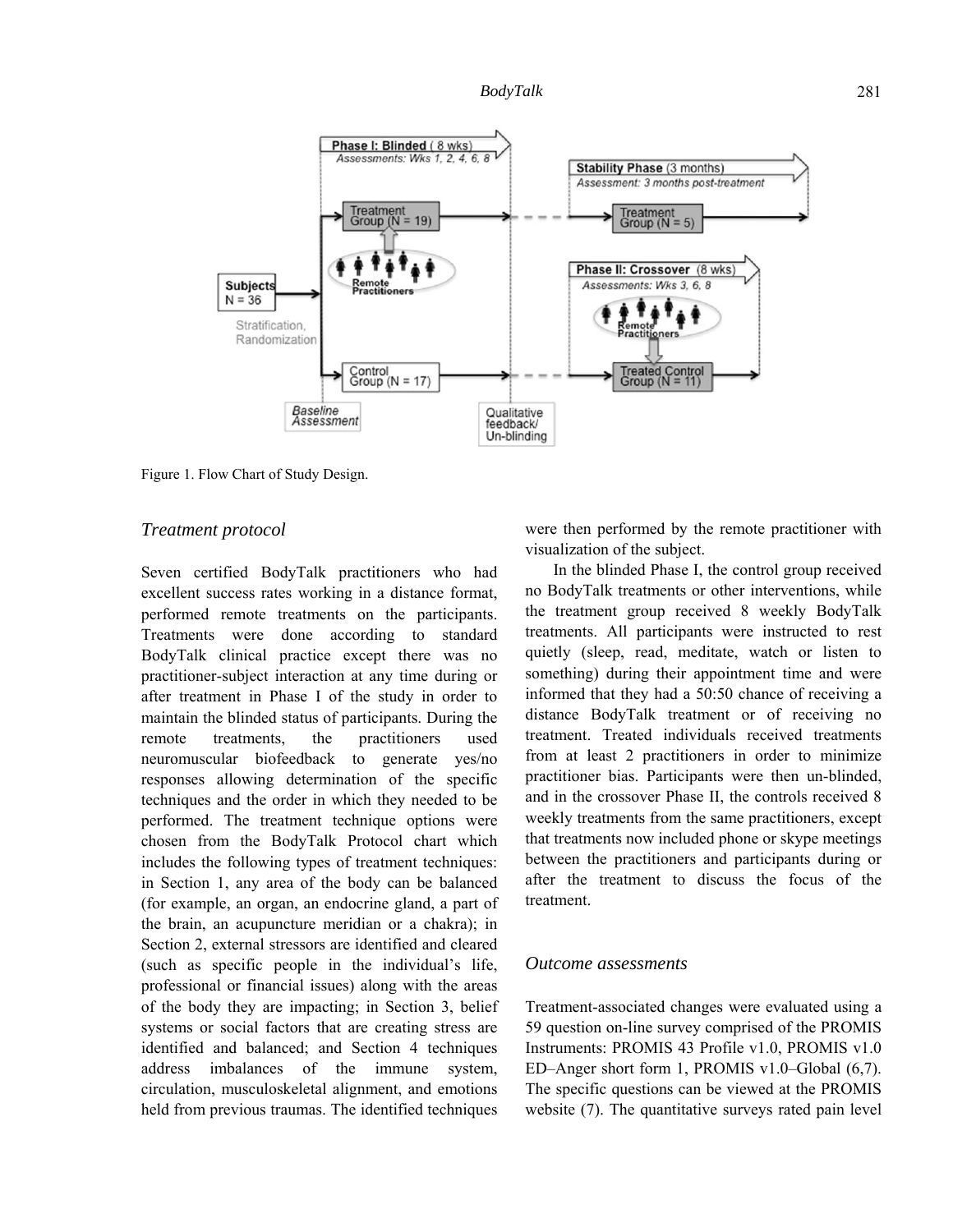on a 0-10 scale and impact, emotional factors, fatigue, sleep quality, and satisfaction with social role on a scale of 1-5. Qualitative data were collected on medication changes and adverse events using investigator-developed instruments. On-line assessments were collected at baseline (3 replicate surveys to check reliability), and a single survey was collected a few days post treatment after each of the following treatments: week 1, 2, 3, 4, 6 and 8 during Phase I, on week 3, 6 and 8 in Phase II and 3 months following the final treatment for the Stability Phase. Prior to informing participants of their group assignment at the end of Phase I, they were asked to guess their group assignment, including a description of the reasons for their opinion, and to report any benefits or issues that were not covered by the PROMIS survey.

#### *Analysis*

Statistical analyses were performed to evaluate and test the efficacy and impact of treatment on chronic pain using t-test and one-way analysis of variance (ANOVA). Chi-square was used to compare demographic data between groups. Fisher's exact test was used when one or more cells had an expected frequency of five or less. Statistical significance was defined as p<0.05 and all tests were two-sided.

Treatment impacts were evaluated by comparison between the mean baseline scores and the mean posttreatment scores after sessions 6 and 8. In an effort to better understand the impact of the treatment on chronic pain and provide insight into the nature of the relationship, a local regression fitting method, Loess [8-10], was used. Loess uses segmented low-order polynomials to fit the data, does not make any a priori assumptions about the nature of the influence being examined and is particularly flexible in identifying influences that take a variety of functional forms.

### **Results**

Fifty recruited participants met selection criteria, and 36 were included in the final analysis. Participant data were included if at least one baseline survey and one

survey after treatment 6 were submitted. The survey completion rate ranged from 2-6 post-treatment surveys (Mean  $=$  5 for the control and 4.74 for the treatment group). The demographics are summarized in Table I. The treatment and control groups were well balanced for the range of pain conditions, age  $(p=0.74)$  and medication use  $(p=0.96)$ . The gender breakdown included 17 women per group, and an additional 2 men in the treatment group ( $p = 0.49$ ). The participants were initially stratified and balanced for pain duration ( $\leq$  or  $\geq$  5 years), however, in the final analysis, the mean pain duration in years was longer in the treatment group (13.8 years vs. 6.6 in control;  $p = 0.044$ ). The combined drop out and exclusion rate was 14/50 (28%): 9 for insufficient or lack of any PROMIS reporting and 5 due to participant request because of time conflicts. The demographics of the excluded participants were compared to the two experimental groups, indicating a gender difference with 9/11 recruited males excluded from analysis but no other significant differences.

#### *Pain level improvement*

Pain Level (as measured by PROMIS global pain measure, Global07) was the variable of primary interest in this study. Figure 2A illustrates that 73.7% (14/19 subjects) of the treatment group and 31.6% of the control group (5/17 subjects) reported improvement in their pain level by the end of Phase 1. Improvement was defined as a mean change of at least 1 level (12.5%) on a 0-10 pain rating scale between baseline and post-treatment. Two additional treated participants reported pain level improvement in their qualitative feedback. Almost half of the treated group (47.7%) reported moderate to strong pain reduction (6 subjects with 30-60% pain reduction; 3 subjects with  $> 60\%$  reduction). This compares with only 2 controls (11.7%) reporting pain reduction at the level of 30% or more. The time to improvement was variable. Some participants reported improvement at the beginning of the treatment series and others showed improvement only after the final treatment.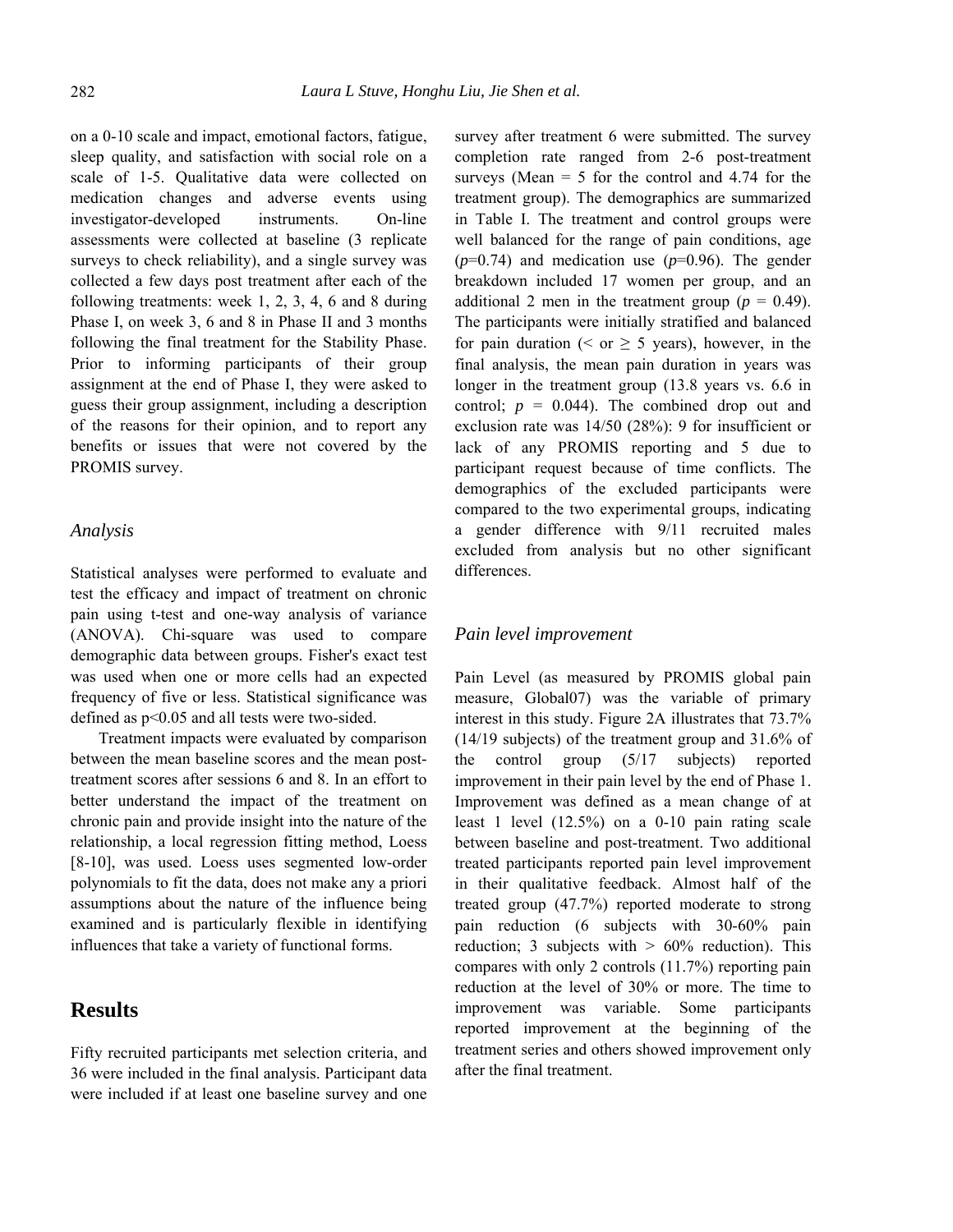#### *BodyTalk* 283

|                                       | <b>Control Group</b>        | <b>Treatment Group</b>      |                 |
|---------------------------------------|-----------------------------|-----------------------------|-----------------|
|                                       | $(N = 17)$                  | $(N = 19)$                  | <i>p</i> -value |
| Age (years)                           |                             |                             |                 |
| Mean (range)                          | $53.2(39 - 70)$             | $52.1(30-67)$               | 0.72            |
| <b>Gender</b>                         |                             |                             |                 |
| Male                                  | $\Omega$                    | $2(10.5\%)$                 | 0.49            |
| Female                                | 17 (100%)                   | $17(89.5\%)$                |                 |
| <b>Pain Duration (years)</b>          |                             |                             |                 |
| $<$ 5 years, $\geq$ 5 years           | $7(41.2\%)$ , 10 $(58.8\%)$ | $7(36.8\%)$ , 12 $(63.2\%)$ | 0.79            |
| Mean (range)                          | $6.57(0.67-15)$             | $13.77(0.65 - 50)$          | 0.04            |
| <b>Baseline Pain Intensity (0-10)</b> |                             |                             |                 |
| Mean (range)                          | $6.0 (3.9 - 8.1)$           | $6.7(5-8)$                  | 0.19            |
| Mean Min                              | 3.8                         | 5                           |                 |
| Mean Max                              | 8.1                         | 8                           |                 |
| <b>Medications</b>                    |                             |                             | 0.96            |
| None                                  | $8(47.1\%)$                 | $8(42.1\%)$                 |                 |
| Over the counter                      | $5(29.4\%)$                 | 6(31.6%)                    |                 |
| Prescription                          | $4(23.5\%)$                 | $5(26.3\%)$                 |                 |
| <b>Pain Types</b>                     |                             |                             |                 |
| Arthritis, RA                         | 3                           | 3                           |                 |
| Back/Neck                             | 8                           | 8                           |                 |
| Joint/Musculoskeletal                 | 9                           | $\overline{7}$              |                 |
| Fibromyalgia                          | $\overline{2}$              | $\overline{2}$              |                 |
| Thoracic outlet                       | 1                           | $\mathbf{1}$                |                 |
| Other <sup>*</sup>                    | 3                           | $\overline{c}$              |                 |

\* Multiple Sclerosis, Reflex Sympathetic Dystrophy, Inflammatory Bowel Disorder, congenital, migraine.

## Pain Level Results (Global07)





#### Percent with improvements in pain level



Pain Level question results from PROMIS instrument PROMIS v1.0-Global and PROMIS43 Profile v1.0 [19].

Figure 2A. Pain level improvement in treatment and control groups.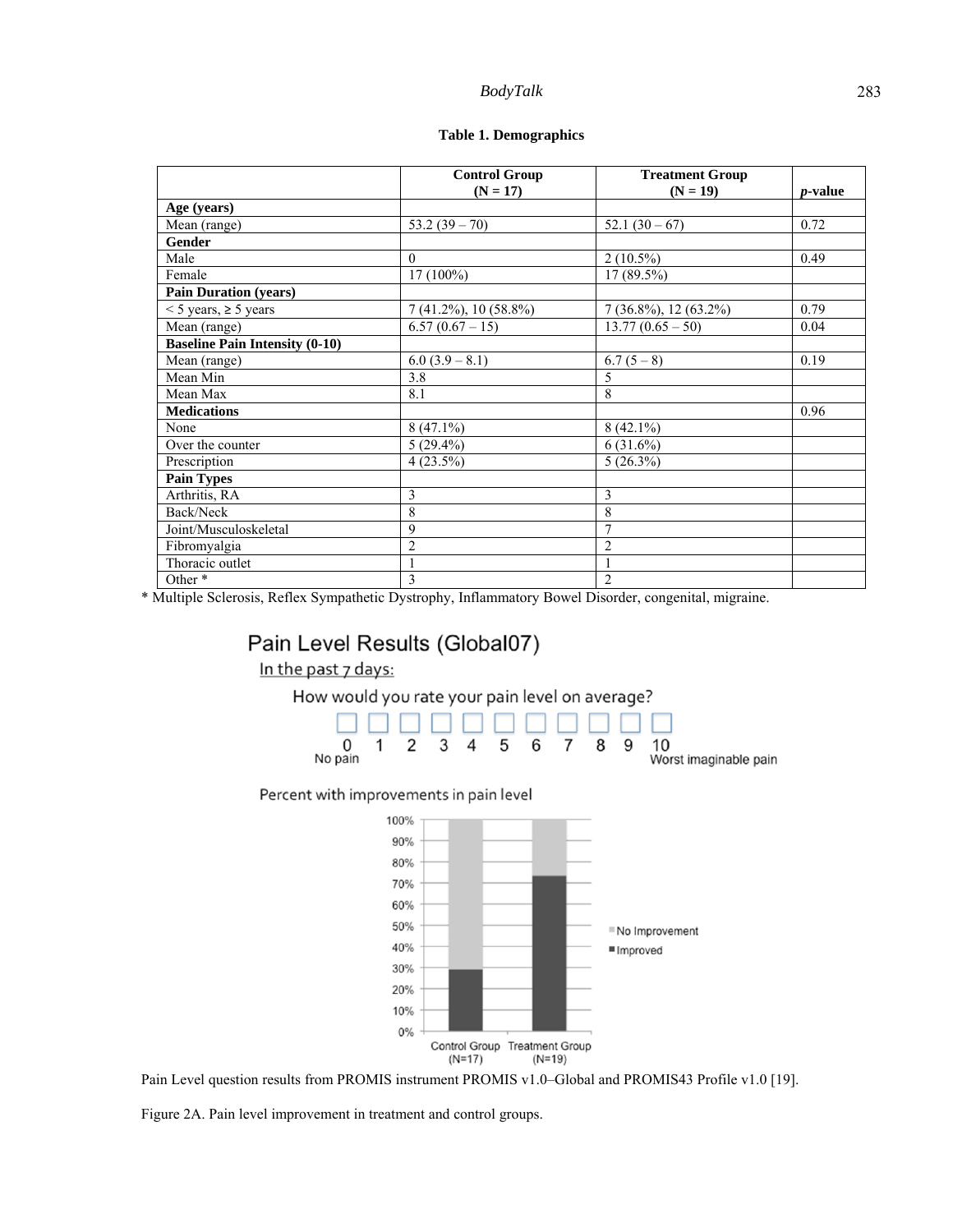

Boxplot of Combined score Anxiety, Fatigue and Satisfaction with Social Role, and Pain Level questions from PROMIS43 Profile v1.0. [7] for domains with statistical significance (p-Value < 0.05).

Figure 2B. Boxplot comparison of significant improvements.

**Table 2. Evaluation of improvement in Phase I and II** 

| Domain                      | Ouestion<br>(PROMIS ID)             |                           |           |                                    | Phase I   | Phase $I + Phase II$ (pooled) (crossover) |        |                                          |           |                       |        |
|-----------------------------|-------------------------------------|---------------------------|-----------|------------------------------------|-----------|-------------------------------------------|--------|------------------------------------------|-----------|-----------------------|--------|
|                             |                                     | Control Group<br>$(N=17)$ |           | <b>Treatment Group</b><br>$(N=19)$ |           |                                           |        | <b>Both Treatment Groups</b><br>$(N=30)$ |           |                       |        |
|                             |                                     | Mean                      | <b>SD</b> | Mean                               | <b>SD</b> | $p$ -value                                | Effect | Mean                                     | <b>SD</b> | $p$ -value            | Effect |
| Pain Intensity <sup>e</sup> | Global <sub>07</sub>                | $-0.33$                   | 1.77      | $-1.53$                            | 1.73      | $0.0486^{\text{a}}$                       | 1.20   | $-1.77$                                  | 1.90      | $0.0146^{\text{a}}$   | 1.44   |
| Anxiety <sup>e</sup>        | EDANX01                             | 0.12                      | 0.77      | $-0.62$                            | 0.74      | $0.0060^{\text{ a}}$                      | 0.74   | $-0.51$                                  | 0.69      | $0.0064$ <sup>a</sup> | 0.63   |
|                             | EDANX40                             | $-0.12$                   | 1.01      | $-0.32$                            | 0.97      | 0.5400                                    | 0.20   | $-0.52$                                  | 0.95      | 0.1700                | 0.40   |
|                             | EDANX41                             | $-0.24$                   | 0.81      | $-0.81$                            | 1.15      | 0.0920                                    | 0.57   | $-0.70$                                  | 1.03      | 0.1100                | 0.46   |
|                             | EDANX53                             | $-0.17$                   | 0.71      | $-0.68$                            | 0.98      | 0.0840                                    | 0.51   | $-0.57$                                  | 1.04      | 0.1600                | 0.40   |
|                             | EDANX46                             | 0.11                      | 0.73      | $-0.50$                            | 0.93      | $0.0390^{\text{ a}}$                      | 0.61   | $-0.55$                                  | 0.81      | $0.0087$ <sup>a</sup> | 0.66   |
|                             | EDANX07                             | 0.01                      | 0.82      | $-0.30$                            | 0.87      | 0.2900                                    | 0.31   | $-0.38$                                  | 0.85      | 0.1300                | 0.39   |
|                             | Combined<br>Score<br><b>ANXIETY</b> | $-0.28$                   | 3.93      | $-3.26$                            | 4.14      | $0.0340^{\text{ a}}$                      | 2.98   | $-3.24$                                  | 3.91      | $0.0170^{\text{a}}$   | 2.96   |
| Fatigue <sup>e</sup>        | H <sub>I7</sub>                     | $-0.44$                   | 1.21      | $-0.51$                            | 0.65      | 0.8358                                    | 0.07   | $-0.70$                                  | 0.92      | 0.4100                | 0.26   |
|                             | AN3                                 | 0.09                      | 1.15      | $-0.74$                            | 0.86      | $0.0190^{\text{a}}$                       | 0.83   | $-0.62$                                  | 0.92      | $0.0240^{\text{a}}$   | 0.71   |
|                             | FATEXP41                            | 0.04                      | 1.28      | $-0.58$                            | 0.92      | 0.1000                                    | 0.62   | $-0.62$                                  | 1.14      | 0.0730                | 0.66   |
|                             | FATEXP40                            | $-0.20$                   | 1.07      | $-0.56$                            | 0.74      | 0.2400                                    | 0.36   | $-0.67$                                  | 0.85      | 0.1000                | 0.47   |
|                             | FATEXP35                            | $-0.18$                   | 1.08      | $-0.74$                            | 0.84      | 0.0900                                    | 0.56   | $-0.75$                                  | 1.05      | 0.0830                | 0.57   |
|                             | FATIMP49                            | 0.07                      | 0.98      | $-0.69$                            | 0.96      | $0.0240^{\text{ a}}$                      | 0.76   | $-0.60$                                  | 1.02      | $0.0300^{\text{a}}$   | 0.67   |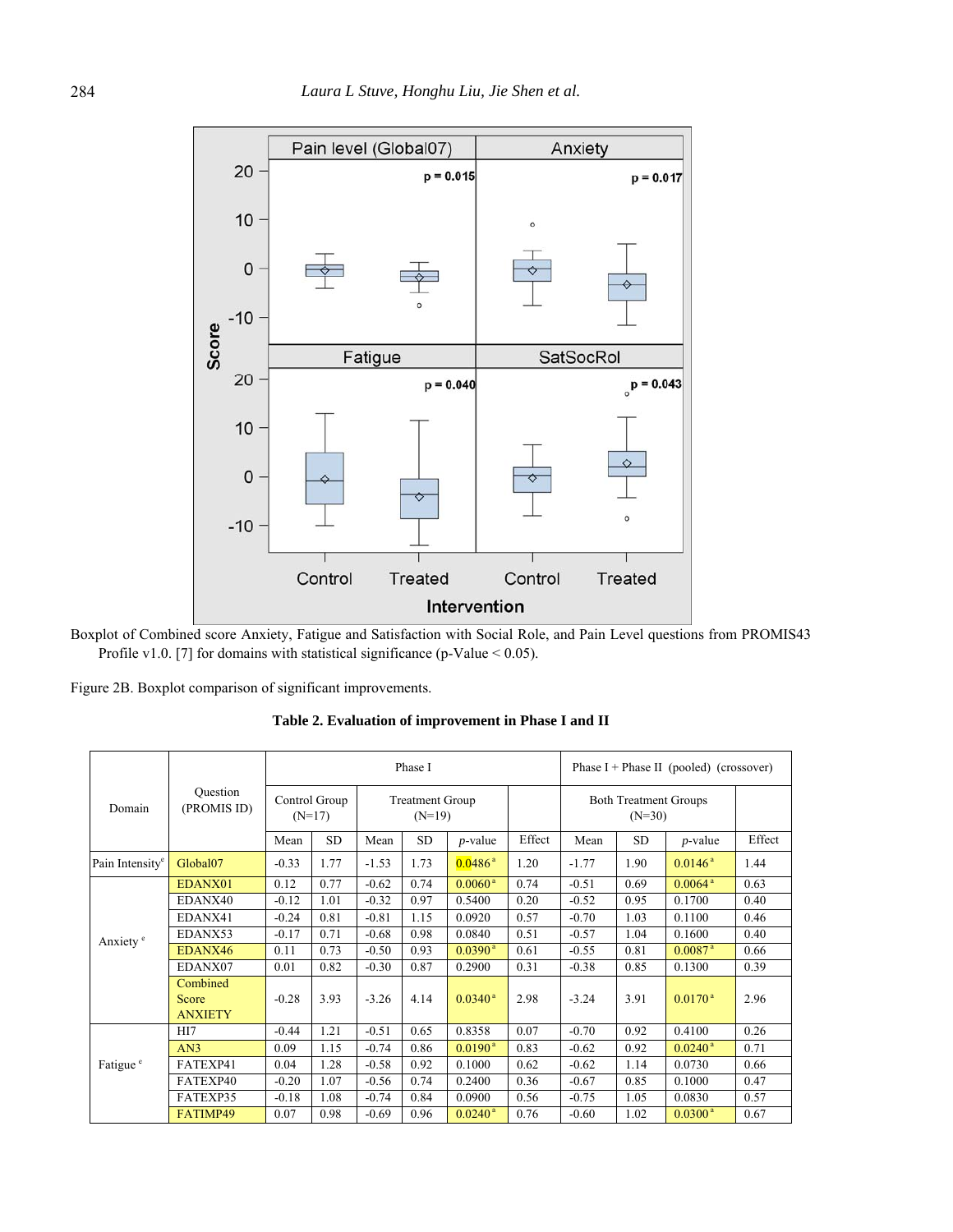*BodyTalk* 285

|                                             |                                              | Phase I                   |           |                                    |           |                       |        | Phase $I + Phase II$ (pooled) (crossover) |           |                        |          |
|---------------------------------------------|----------------------------------------------|---------------------------|-----------|------------------------------------|-----------|-----------------------|--------|-------------------------------------------|-----------|------------------------|----------|
| Domain                                      | Question<br>(PROMIS ID)                      | Control Group<br>$(N=17)$ |           | <b>Treatment Group</b><br>$(N=19)$ |           |                       |        | <b>Both Treatment Groups</b><br>$(N=30)$  |           |                        |          |
|                                             |                                              | Mean                      | <b>SD</b> | Mean                               | <b>SD</b> | <i>p</i> -value       | Effect | Mean                                      | <b>SD</b> | $p$ -value             | Effect   |
|                                             | Combined<br>Score<br><b>FATIGUE</b>          | $-0.43$                   | 6.29      | $-3.92$                            | 4.16      | $0.0550$ $^{\rm a}$   | 3.49   | $-4.07$                                   | 5.31      | $0.0400*$ <sup>a</sup> | 3.64     |
|                                             | SRPSAT07                                     | $-0.10$                   | 0.86      | 0.54                               | 1.17      | 0.0690 <sup>a</sup>   | 0.64   | 0.53                                      | 1.02      | $0.0360^{\text{ a}}$   | 0.63     |
|                                             | SRPSAT24                                     | $-0.27$                   | 0.63      | 0.77                               | 1.25      | $0.0034$ <sup>a</sup> | 1.04   | 0.54                                      | 1.10      | $0.0024$ <sup>a</sup>  | 0.81     |
| Satisfaction                                | SRPSAT47                                     | 0.00                      | 0.99      | 0.55                               | 1.15      | 0.1300                | 0.55   | 0.55                                      | 1.07      | 0.0890                 | 0.55     |
| with Social                                 | SRPSAT49                                     | 0.12                      | 0.81      | 0.71                               | 1.18      | 0.0920                | 0.59   | 0.70                                      | 1.10      | 0.0640                 | 0.58     |
| Role <sup>d</sup>                           | SRPSAT50                                     | 0.00                      | 0.79      | 0.44                               | 0.91      | 0.1300                | 0.44   | 0.40                                      | 0.93      | 0.1400                 | 0.40     |
|                                             | SRPSAT39                                     | $-0.24$                   | 0.91      | 0.52                               | 1.02      | $0.0026$ <sup>a</sup> | 0.76   | 0.42                                      | 1.09      | $0.0430$ <sup>a</sup>  | 0.66     |
|                                             | Combined<br>Score SAT.                       | $-0.24$                   | 3.97      | 3.27                               | 5.42      | $0.0350$ <sup>a</sup> | 3.51   | 2.76                                      | 5.12      | $0.0430$ <sup>a</sup>  | 3.00     |
|                                             | PAININ9                                      | $-0.10$                   | 1.17      | $-0.69$                            | 0.86      | 0.0920                | 0.59   | $-0.70$                                   | 1.00      | 0.0700                 | 0.60     |
|                                             | PAININ22 <sup>b</sup>                        | 0.03                      | 1.17      | $-0.50$                            | 0.93      | $0.0140^{\text{a}}$   | 0.53   | $-0.67$                                   | 1.10      | $0.0440^{\text{ a}}$   | 0.70     |
| Pain                                        | PAININ31                                     | $-0.06$                   | 1.26      | $-0.48$                            | 1.12      | 0.3000                | 0.42   | $-0.51$                                   | 1.13      | 0.2200                 | 0.45     |
| Impact <sup>e</sup>                         | PAININ34                                     | $-0.13$                   | 0.88      | $-0.52$                            | 0.91      | 0.2000                | 0.39   | $-0.67$                                   | 1.04      | 0.0760                 | 0.54     |
|                                             | PAININ12                                     | $-0.30$                   | 1.09      | $-0.58$                            | 0.94      | 0.4100                | 0.28   | $-0.59$                                   | 1.29      | 0.4300                 | 0.29     |
|                                             | PAININ36                                     | $-0.26$                   | 0.91      | $-0.49$                            | 1.09      | 0.5000                | 0.23   | $-0.51$                                   | 1.09      | 0.4400                 | 0.25     |
|                                             | Combined Score<br><b>PAININ</b>              | $-0.58$                   | 6.08      | $-3.29$                            | 5.26      | 0.1600                | 2.71   | $-3.73$                                   | 6.22      | 0.1000                 | 3.15     |
|                                             | EDDEP04 <sup>c</sup>                         | 0.22                      | 0.64      | $-0.41$                            | 0.94      | $0.0270^{\text{ a}}$  | 0.63   | $-0.32$                                   | 0.78      | 0.0200 <sup>a</sup>    | 0.54     |
|                                             | EDDEP06                                      | $-0.01$                   | 0.76      | $-0.58$                            | 1.18      | 0.1000                | 0.57   | $-0.45$                                   | 1.03      | 0.1300                 | 0.44     |
|                                             | EDDEP29                                      | $-0.13$                   | 0.97      | $-0.37$                            | 1.01      | 0.4600                | 0.24   | $-0.54$                                   | 0.95      | 0.1700                 | 0.41     |
|                                             | EDDEP41                                      | $-0.11$                   | 0.69      | $-0.25$                            | 0.98      | 0.6100                | 0.14   | $-0.23$                                   | 0.87      | 0.6200                 | 0.12     |
| Depression <sup>e</sup>                     | EDDEP22                                      | $-0.13$                   | 1.14      | $-0.37$                            | 0.96      | 0.4900                | 0.24   | $-0.33$                                   | 0.87      | 0.1600                 | $0.20\,$ |
|                                             | EDDEP36                                      | $-0.22$                   | 0.98      | $-0.42$                            | 0.71      | 0.4800                | 0.20   | $-0.51$                                   | 0.76      | 0.2600                 | 0.29     |
|                                             | Combined Score<br><b>DEPRESSION</b>          | $-0.18$                   | 4.49      | $-2.44$                            | 4.90      | 0.1600                | 2.26   | $-2.43$                                   | 4.31      | 0.1000                 | 2.25     |
| Global<br>Health<br>Indicators <sup>d</sup> | Global01<br>(General Health)                 | 0.15                      | 0.71      | 0.32                               | 0.41      | 0.3963                | 0.17   | 0.44                                      | 0.53      | 0.1146                 | 0.29     |
|                                             | Global <sub>02</sub><br>(Quality of Life)    | 0.19                      | 0.55      | 0.45                               | 0.53      | 0.1528                | 0.26   | 0.42                                      | 0.56      | 0.1733                 | 0.23     |
|                                             | Global03<br>(Physical Health)                | 0.05                      | 0.52      | 0.41                               | 0.63      | 0.0699                | 0.36   | 0.41                                      | 0.59      | $0.0437$ <sup>a</sup>  | 0.36     |
|                                             | Global04<br>(Mental Health)                  | 0.19                      | 0.73      | 0.55                               | 0.60      | 0.1155                | 0.36   | 0.64                                      | 0.61      | $0.0277$ <sup>a</sup>  | 0.45     |
|                                             | Global05<br>(Social<br>Satisfaction)         | 0.10                      | 0.64      | 0.33                               | 1.15      | 0.4475                | 0.23   | 0.34                                      | 0.98      | 0.3736                 | 0.24     |
|                                             | Global06<br>(Physical<br><b>Activities</b> ) | $-0.12$                   | 0.86      | 0.26                               | 0.76      | 0.1717                | 0.38   | 0.23                                      | 0.79      | 0.1686                 | 0.35     |
|                                             | Global08<br>(Fatigue)                        | $-0.20$                   | 1.09      | $-0.59$                            | 0.71      | 0.2044                | 0.39   | $-0.63$                                   | 0.83      | 0.1305                 | 0.43     |
|                                             | Global09<br>(Social<br>Responsibility)       | 0.20                      | 0.74      | 0.41                               | 0.91      | 0.4428                | 0.21   | 0.44                                      | 0.85      | 0.3376                 | 0.24     |

 $\alpha$  p<0.05. Measures that showed combined score significance across the domain are highlighted in yellow and those that showed single question significance are highlighted in gray.<br><sup>b</sup> PAININ22, the significant question in the Pain Impact domain evaluates interference of pain on work around the home.<br><sup>c</sup> EDDEP04, the significant question in the Depression domain

<sup>d</sup> Increased score indicates improved health status.

e Decreased score indicates improved health status.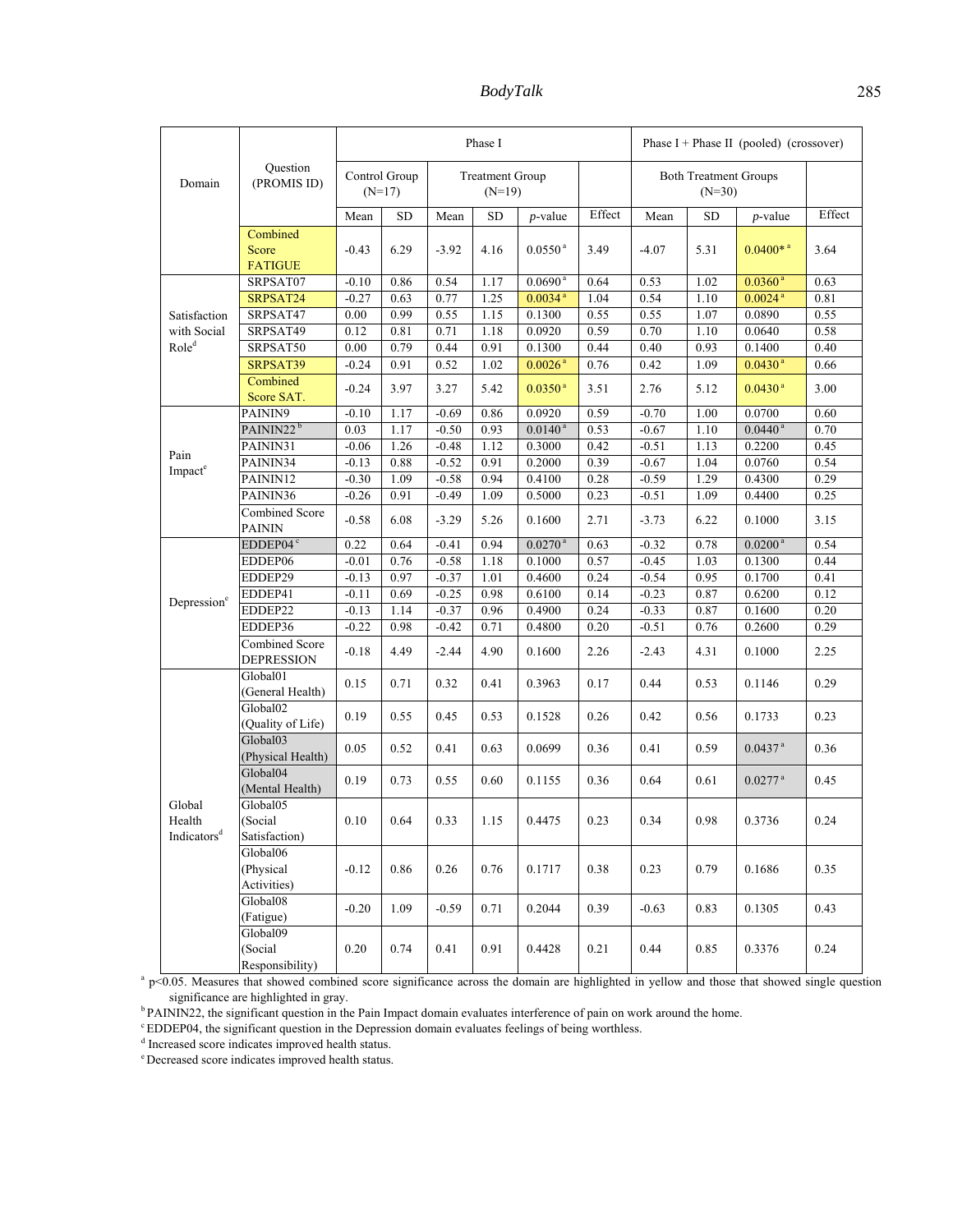#### *Significant improvements overall*

Table 2 summarizes all the PROMIS evaluation areas (domains) that showed significance. The change in scores from the mean of baseline to the end of treatment values is shown for Phase I control and treatment groups and for the pooled treatment groups in both phases. Significant improvements were observed in 7/10 domain areas evaluated, for either the combined domain score level or for one or more individual questions in the domain. The most significant improvements were observed in domains with combined significance (over all 6 PROMIS questions in the domain) or standardly measured with a single question: pain level (*p*=0.048), anxiety (combined *p*=0.034) satisfaction with social roles (combined  $p=0.035$ ) and fatigue (combined  $p=0.04$  in pooled treatment data), as highlighted in yellow in Table 2 and graphically depicted in the boxplot comparison in Figure 2B. Considering the small sample size, two additional domains showed trends that did not reach significance for the combined score pain impact and depression domains, with an individual question in each area showing significance: pain impact (for interference with work around the home,  $p=0.014$ ), and depression (feeling worthless,  $p=0.027$ ), as highlighted in gray in table 2. As expected, the analysis of higher numbers in the pooled treatment groups was more sensitive at detecting improvements (30 pooled versus 19 in Phase I alone). For example, in the pooled data, pain level is significant  $(p=0.0146)$  while in the non-pooled data pain level is borderline significant (*p*=0.048), and two individual global health measures emerged as significant, physical health overall, (Global03, *p*=0.0437), and mental health, mood and ability to think (Global04,  $p=0.0277$ ). Of note, over all 59 questions, the treatment group either improved or showed no change and in no case showed worsening.



Loess Curves of Combined score Anxiety, Fatigue and Satisfaction with Social Role from PROMIS43 Profile v1.0. [7] for domains with statistical significance (*p*-value < 0.05) over the course of both treatment (Phase I and II) and stability phases. Fitted values for Loess locally linear fit with point 95% confidence intervals. Control Group: Blue Lines and Curves. Treated Group: Red Lines and Curves.

Figure 3A. Loess Curves fitting of combined score changes over time.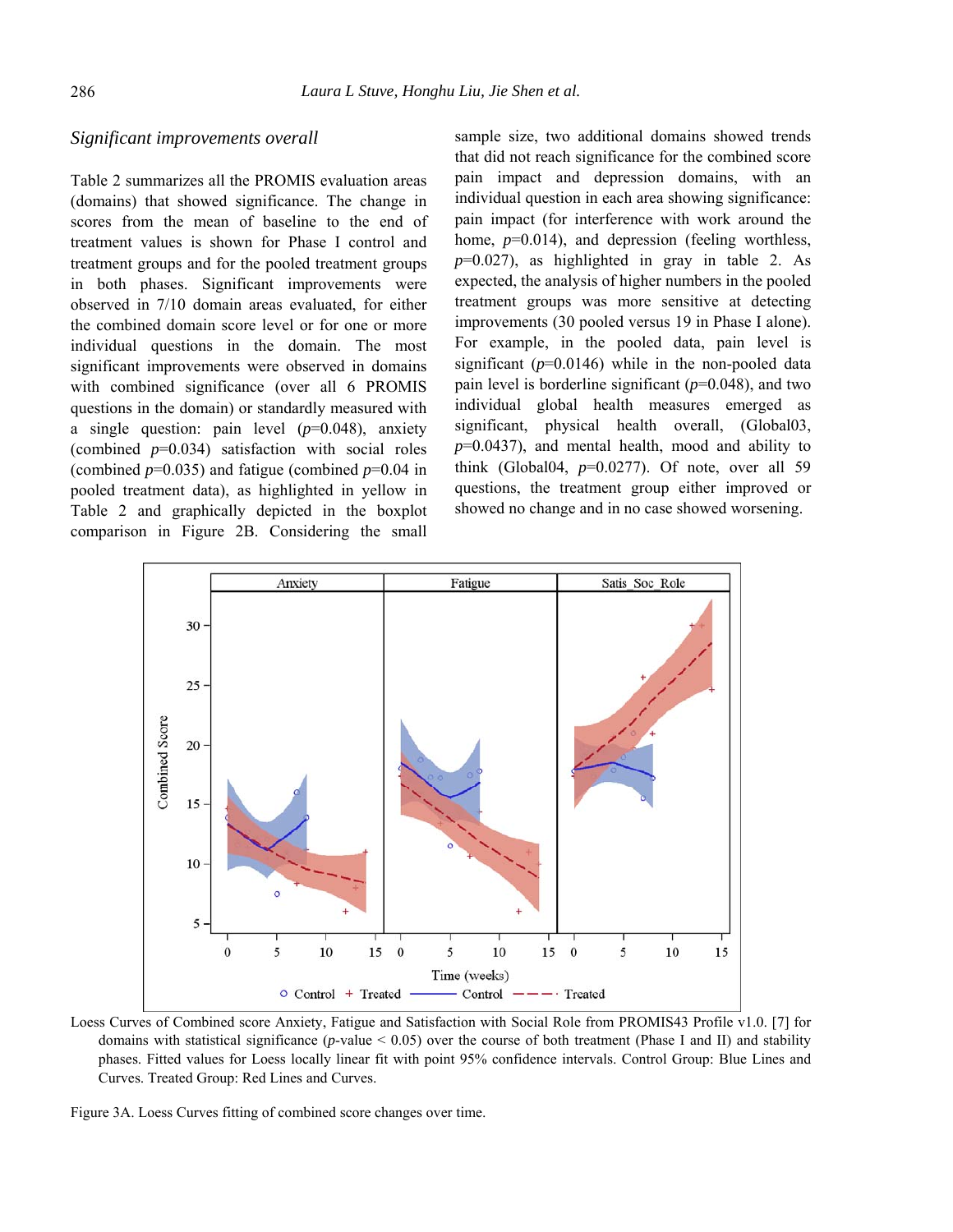*BodyTalk* 287



Loess Curves of Individual Questions in the listed domains from PROMIS43 Profile v1.0. [7] for all individual questions with statistical significance ( $p$ -value  $< 0.05$ ) over the course of both treatment (Phase I and II) and stability phases. Fitted values for Loess locally linear fit with point 95% confidence intervals.

Figure 3B. Loess Curves fitting of individual question scores over time.

Loess Curves illustrate the longitudinal trends of significant changes for all participants in figure 3A (domains with combined score significance) and 3B (individual question significance). Figure 3A indicates the decline in anxiety and fatigue and increase in overall satisfaction with their social roles that was observed with treatment. The individual question comparison depicts the decrease in pain, pain impact, anxiety, depression, and fatigue in the treatment group. In contrast, the five questions whose scores increase with improved health, global health measures (physical and mental health) and satisfaction with social roles, show upward trends in the treated vs control graphs.

#### *Qualitative feedback and stability*

In the qualitative feedback on group assignment, 6 out of 14 treated individuals that responded (42.9%) believed they were in the treatment group, and 5 of these reported physical or emotional sensations, such as heat or pain relief, during their treatment times. In comparison, 8 of the 9 responding control participants felt they were in the control group (66.7%) or were unsure  $(22.2\%)$ , and only one individual  $(11.1\%)$  in this group felt they were in the treatment group.

There was no discernable difference in prevalence or adverse symptoms between the two groups and no serious adverse reactions were reported. Forty one percent of controls and 37% of treated participants reported at least one adverse symptom, such as worsening of pain for a short time,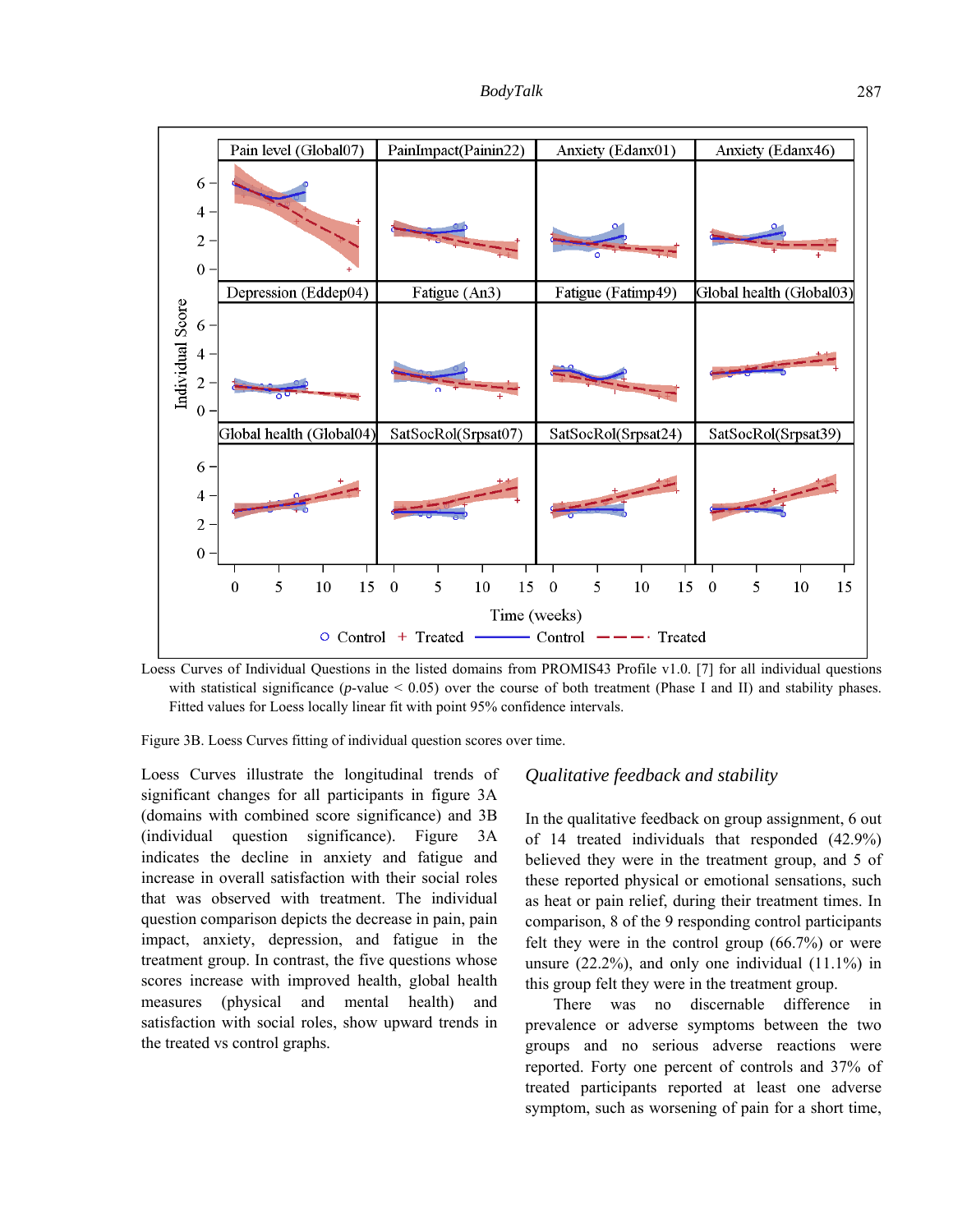flus, colds, or mild headaches at some point over the course of the study.

Of the 14 participants showing pain level improvement with treatment in Phase I, 5 responded to the stability phase survey. While the results are preliminary due to the small sample size, 4 out of 5 of those reporting showed stable or further improvement three months post-treatment.

### **Discussion**

The goal of this study was to evaluate BodyTalk for its efficacy in treating chronic pain using the selfreporting outcome instruments developed by the PROMIS Initiative. These instruments are rigorously validated and assess patient-reported health status for physical, mental and social well-being. The results of this study indicate that a series of distance BodyTalk treatments demonstrate significant improvements in pain level and associated symptoms in a cohort with long-term pain conditions, for an average of 13 years. In addition to improvements in pain, treated participants showed a decline in the typical set of symptoms generally found to be associated with persistent pain conditions: anxiety, depression and fatigue and showed an increase in overall life satisfaction, physical and mental health. The diversity of improvement suggests that BodyTalk works in an integrative way to relieve both physical and emotional symptoms in individuals with chronic pain. The pattern of improvements observed here match the holistic spectrum of health benefits documented in BodyTalk case studies where physical health improves as well as mood, energy and overall life outlook (5).

While there are no previous published clinical research studies evaluating the BodyTalk System, other CAM modalities that improve circulation, energy flow or address the emotional aspects of pain have shown efficacy in chronic pain as reported by others (4). CAM approaches to pain such as acupuncture (11), chiropractic (12), massage (13), hypnosis (14), mindfulness and biofeedback (15) have a similar underlying therapeutic basis as BodyTalk, and have accumulated evidence of reducing pain severity, physician visits, medication use, sick days, or emotional and psychological aspects of the disease (15). The results of this study strengthen the evidence that a holistic CAM therapy can be effective in chronic pain treatment.

#### *How might BodyTalk work in chronic pain*

The BodyTalk System can provide pain reduction with a quick-acting technique, "fast aid", which promotes relaxation, shifts the nervous system into a parasympathetic state and then engages the brain's focus on the area of pain. The second BodyTalk approach for pain is use of the complete BodyTalk protocol to determine the specific causative factors behind the condition. Causative factors may appear unrelated to the patient's pain condition. For example, in some study participants, the BodyTalk treatments identified viruses, bacteria and toxins using the "Body Chemistry" technique (5), and participants reported significant pain reduction shortly after treatment.

BodyTalk is also effective for promoting mental health, a key aspect of chronic pain. Approximately one third of chronic pain suffers have associated anxiety disorders and there is a higher co-morbidity of depression (2). To address emotionally-based symptoms, BodyTalk uses a specific technique, active memory  $(5,16)$ , to facilitate clearing of anxiety, fear, grief and other emotions from the patient's past. This approach is similar to other emotional release techniques, such as EMDR (Eye Movement Desensitization and Reprocessing) that have shown good results in pain syndromes (17). Eye movements combined with event visualization are used in both techniques, and so the mechanism of action of active memory may be comparable to EMDR and REM sleep eye movements (18), facilitating disassociation of emotions, sensations, and belief systems about an event. The clearing of emotional associations with an injury or pain history may play a role in the health improvements observed in this study.

Other BodyTalk techniques have the potential to address biologically-based aspects of a persistent pain condition, such as impaired nerve communication, blood circulation, lymph drainage, acupuncture meridian flow or structural misalignment. For example, the BodyTalk "reciprocals" technique (5,19) resets alignment in the joints, spine and cranium. The BodyTalk System incorporates approaches to balance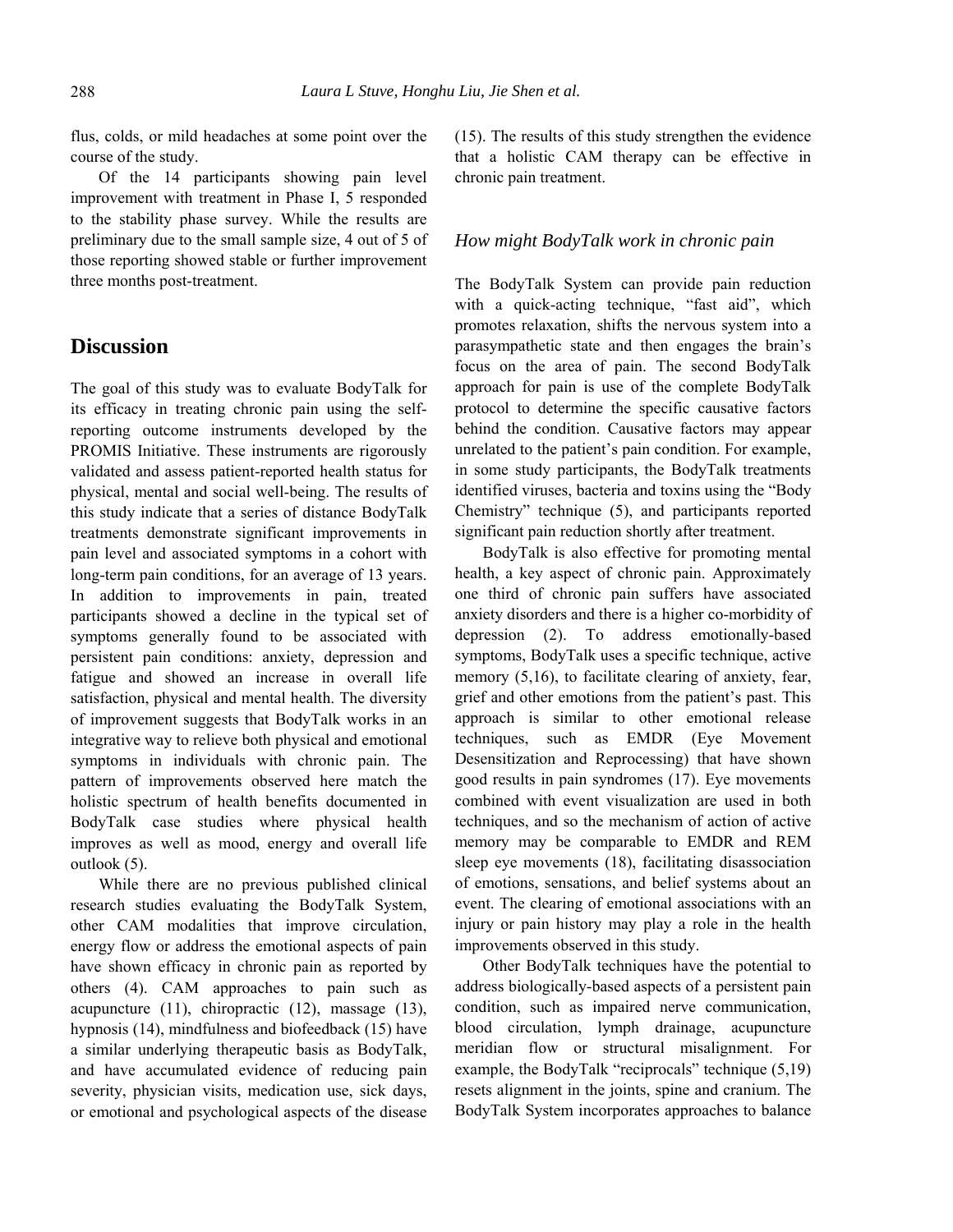Finally, how might it be possible for a practitioner to facilitate improvement of a pain condition, when working hundreds of miles away from a patient? Mechanisms of non-local healing or the action of the mind at a distance, as described by Dossey (20), are consistent with the quantum theory of entanglement of particles at a distance. There is precedent for distance healing impacts by other investigators who have shown benefit of distant prayer or healing (21) in cardiovascular disease (22), AIDS (23), pain and inflammation (24). This study provides further evidence for distance healing, as the remote treatments here demonstrated health benefits to both the blinded and crossover treatment participants.

#### *Limitations and future directions*

While promising results were obtained in this preliminary evaluation of BodyTalk for treating chronic pain, it is recommended that future studies expand the sample size and follow-up duration, work with a more tightly-defined pain phenotype, and utilize objective measurements of efficacy. The smaller sample size, relatively short duration of follow-up, and group imbalances limited consideration of the time-course of treatment response, the stability of improvements, and gender or race-specific differences in BodyTalk effectiveness. With the higher dropout rate for males, the study focused on a predominantly female sample. Since gender-related influences in pain perception have been noted (25), follow-up studies should balance this key factor.

While the treatment and control groups were balanced for pain duration, there is a bias for longer pain duration in the treatment group in the sub-sample included for data analysis. As the longer duration pain conditions were in the treated population, the participants here may have had more serious underlying neurological or emotional conditions, been more intractable to treatment, potentially underestimating the BodyTalk treatment effect.

The results of this study suggest a longer-term treatment design for follow-up investigations. A maximal treatment response was not observed as several participants showed improvement only at the end of the treatment protocol. The suggestion of stability should also be confirmed. And, while there was no comparison of the efficacy of in-person and distance treatments, this is an excellent area for future investigation.

The comprehensive and personalized nature of BodyTalk's holistic approach suggests that this novel CAM has the potential to fill gaps in other treatment strategies for chronic pain. This investigation of BodyTalk provides promising preliminary results that this system of mind-body medicine is effective in reducing pain level, anxiety, overall social role satisfaction and fatigue associated with long-term chronic pain conditions. Larger scale follow-up studies are warranted to validate and confirm these findings for pain and other conditions that might be well addressed by BodyTalk.

### **Acknowledgments**

The study was funded by the non-profit,  $501$  (c)(3) organizations, Be Healthy, Inc. We would like to acknowledge the practitioners for donating their time for the treatments in this study: Angela Adkins, Christine Anderson, Elzabieta Kozmieki, Sid Snider, Nancy Werner, and Gina Wilson. We are grateful to Karen Taylor, Lynn Stuve, Mimi Searfoss, and Karen Zell for their invaluable assistance with technical support, and to Dr. Diane Wardell and Dr. Daniel Benor for helpful discussions and guidance with early stages of study design. We thank Christine Graeter, Elizabeth Rauscher and Lynn Stuve for critical reading of the manuscript prior to submission.

The authors declare that there is no conflict of interests regarding the publication of this article.

### **References**

[1] Institute of Medicine Report from the Committee on Advancing Pain Research, Care and Education: